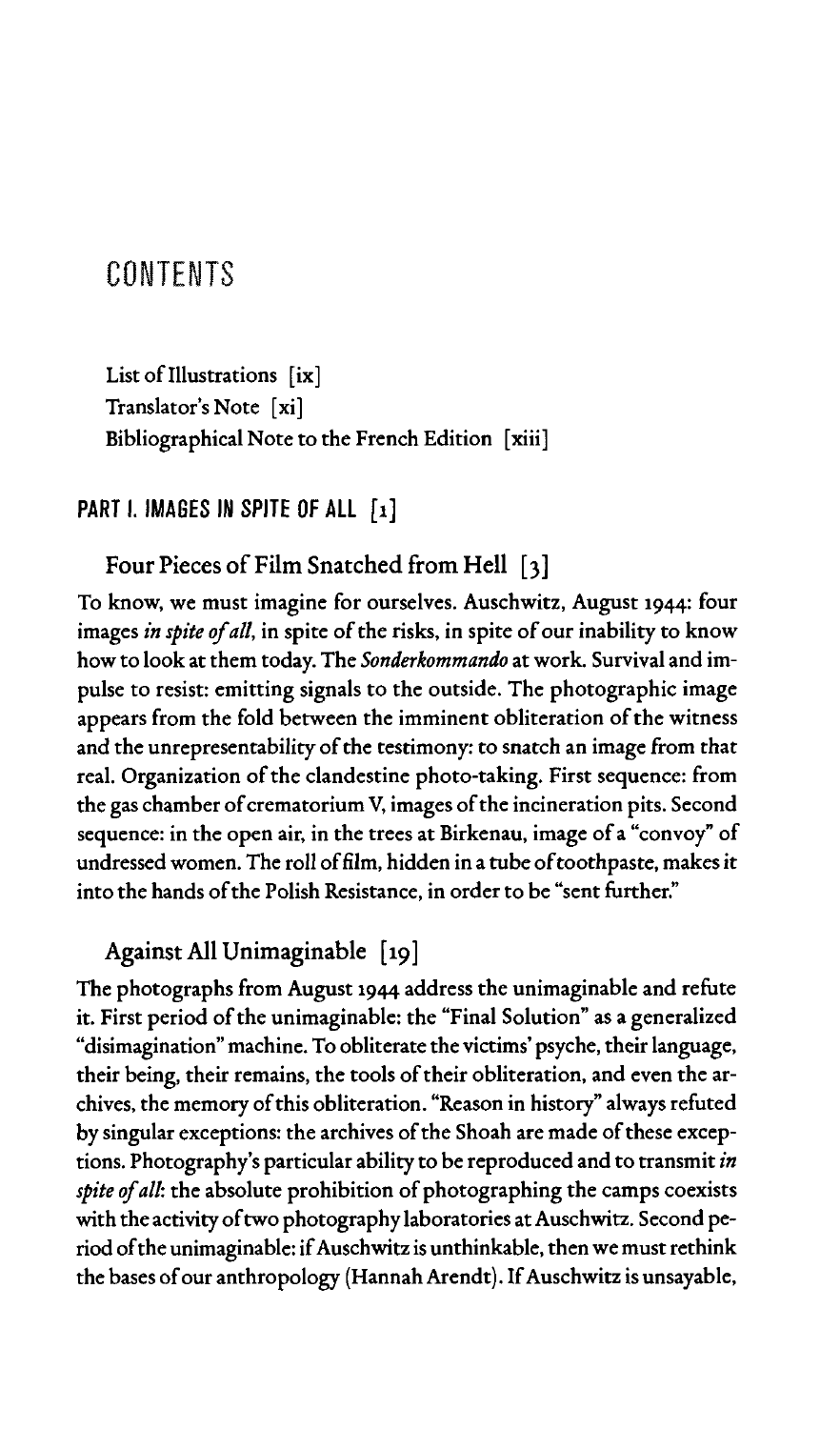then we must rethink the bases of testimony (Primo Levi). If Auschwitz is **unimaginable, we must give the same attention to an image as we do to** what witnesses say. The *aesthetic* space of the unimaginable ignores history **in its concrete singularities. How Robert Antelme, Maurice Blanchot, and Georges Bataille did not conform: the fellow human and the human species.**

## In the Very Eye of History  $\lceil 30 \rceil$

**To remember, one must imagine. Image and testimony in Filip Muller:** immediacy of the monad and complexity of the montage. The urgency of the "photographic" present and the construction of images in the *Scrolls* of Auschwitz. The image as an "instant of truth" (Arendt) and "monad" appearing where thought fails (Benjamin). Dual system of the image: truth (the four photos in the eye of the cyclone) and obscurity (the smoke, the blur, the lacunary value of the document). The *historic* space of the unimagi**nable ignores this dual system o f the image, asks too much or too little of it, between pure exactness and pure simulacrum. The photographs from** August 1944 rendered "presentable" as icons of horror (touched up) or **"informative" as simple documents (cropped), without attention to their** phenomenology. Elements of this phenomenology: the "mass of black" and **the overexposure where nothing is** *visible* **constitute the** *visual* **marks o f the** condition of their existence and of their very gestures. The images do not say the truth but are a fragment of it, its lacunary remains. The threshold **o f the** *in spite ofall,* **between the impossible and the actual necessity. "It was impossible. Yes. One must imagine."**

### Similar, Dissimilar, Survivor [41]

For a visual critique of the images of history: to tighten the viewpoint (for**mally) and to open it (anthropologically). The photographs from August** 1944 as a drama of the human image: the "inseparable" (Bataille) and the **similar. When the executioner dooms the human to the dissimilar ("man**nequins," "columns of basalt"), the victim resists by maintaining the *in spite of all* image of the world, the image of oneself, of the dream, and of the **human in general (Levi: "to stand straight"). To maintain even the images** of art: inexactness but truth of Dante's figure of Hell (*Lasciate ogni speranza* **...). Recourse to the image as a lacunary necessity: lack of information and** visibility, necessity of the gesture and of the apparition. The photographs **from August 1944 as** *surviving things-,* **the witness did not survive the images** that he extracted from Auschwitz. Time of the flash and time of the earth, **instant and sedimentation: need for a visual archeology. Walter Benjamin** in the face of the "authentic image of the past."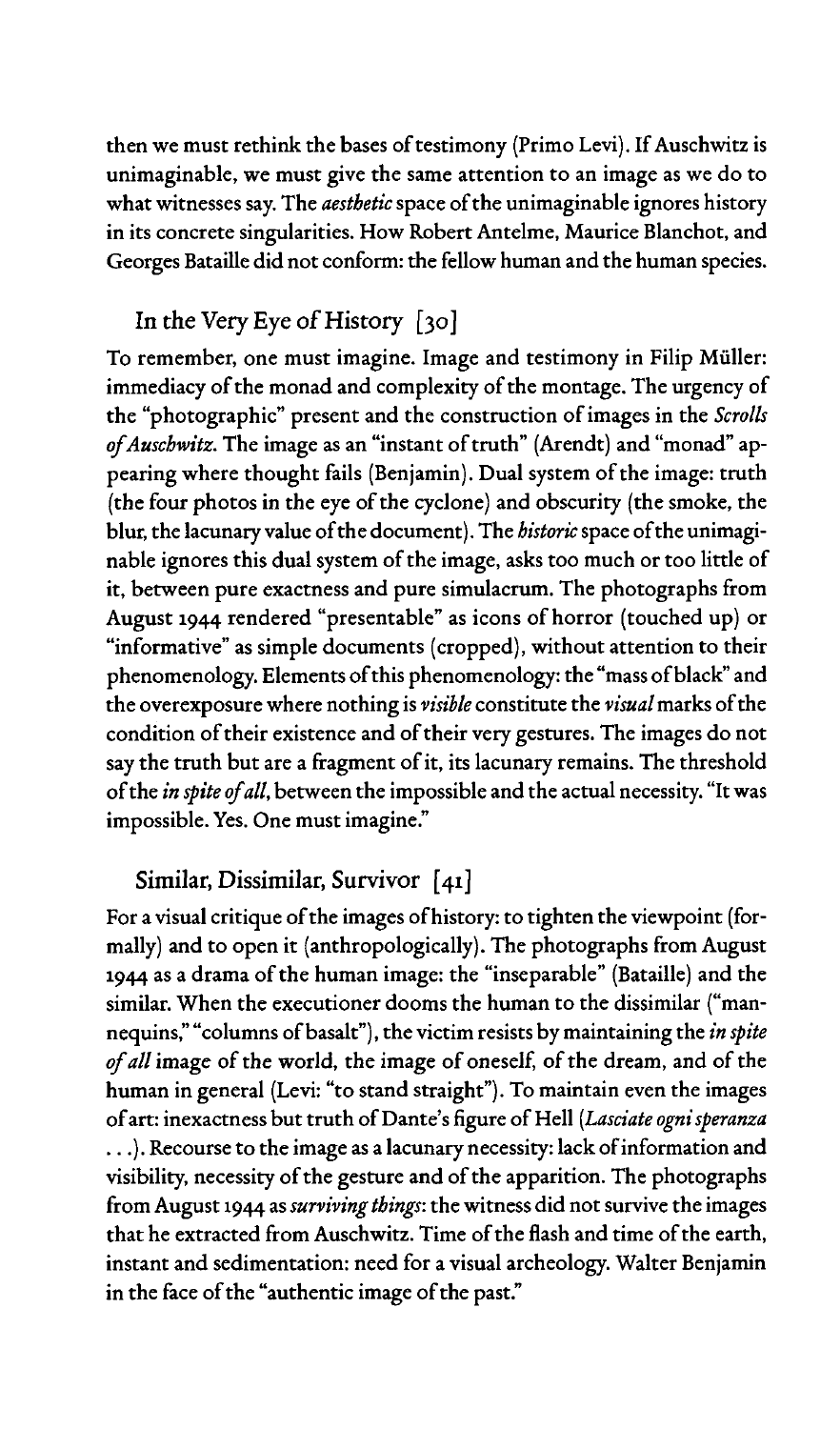#### PART II. IN SPITE OF THE ALL IMAGE  $[a9]$

#### Fact-Image or Fetish-Image [51]

Critique of the unimaginable and its polemic return. The thought of the image as a political terrain. The photographs of August 1944, historical and theoretical symptom. "There are no images of the Shoah." To render all of *the real* **absolute in order to contrast it with the** *all image,* **or to historicize the real in order to observe its lacunary images? A controversy on the relations between singular facts and universal theses, images to think about and an already thought image. The unimaginable as an experience is not the** unimaginable as dogma. That the image is *not all*. Images of the camps: ill seen, ill said. "There are too many images of the Shoah." That to repudiate images is not to critique them. Thesis of the fetish-image, experience of the **fact-image. The photographic "print" between image and real. The fetish:** the all, the standstill, the screen. A philosophical debate on the powers of the image: veil or tear? The dual system of the image. That the imaginary cannot be reduced to the specular. Between the primacy of veil-images and the necessity of tear-images. Susan Sontag and the "negative epiphany," **Ka-Tzetnik and the photographic "rapture," Jorgc Semprun and the ethical** moment of the gaze. "To abruptly attend our own absence."

#### Archive-Image or Appearance-Image [89]

The historical "readability" of images does not go without a critical mo**ment. From the fetish-image to the evidence-image and to the archive**image. Claude Lanzmann and the rejection of the archive: "images without **imagination." The filmmaker and "peremptory" judgment. The fabricated** archive confused with the verified archive. The hypothesis of the "secret **film" and the polemic between Lanzmann and Semprun. Hyperbolic cer**tainty and unthought of the image. To rethink the archive: the breach in conceived history, the grain of the event. Against radical skepticism in his**tory. To rethink the evidence** *[preuve]* **with the ordeal** *[epreuve].* **To rethink the testimony: neither** *dijfdrend,* **nor pure silence, nor absolute speech. To** tell *in spite of all* what it is impossible to tell *entirely*. Testimony of the mem**bers o f the** *Sonderkommatido* **beyond the survival o f the witnesses. The** *Scrolls* of Auschwitz, the multiplication of the testimony, and the photographic "scroll" of August 1944. To rethink imagination beyond the opposition **between appearance and truth. What is an "image without imagination"? Jean-Paul Sartre, or the image as act. Quasi observation. Door or window?** The "margin of the image" and the order of the two sequences: inverting **the views.**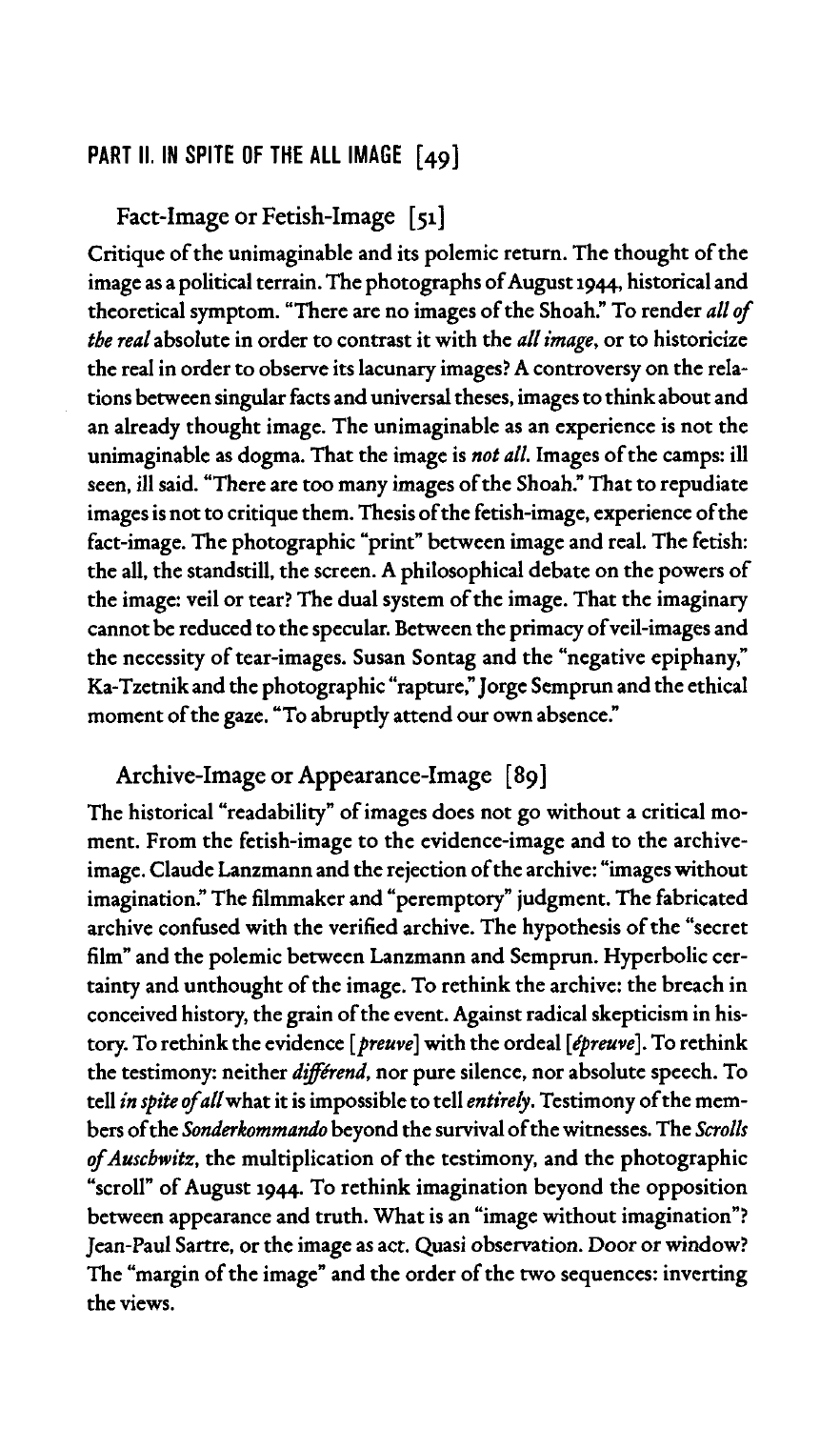#### Montage-Image or Lie-Image [120]

**Four images, two sequences, one montage. Imagination and knowledge by** montage: access to the singularities of time. The image is neither *nothing*, **nor** *one***, nor** *all.* **Claude Lanzmann and Jean-Luc Godard: centripetal montage and centrifugal** *montage.* **"N o single image" actually** *tells* **the Shoah, yet** "all the images" *speak* only of it. From polarity to polemic: the two meanings of the adjective mosaic. A single all image, or a profusion of part images? Founding moments: memory and the present in the work of Alain Resnais, archive and testimony in the work of Marcel Ophuls. "What we cannot **see, we must show." Lanzmann's montage-narrative and Godard's montagesymptom. When making a montage is not to falsify but to create a "form that thinks" and to make the image dialectic.** *Table critique:* **cinema** *shows* **history by reviewing it as through a sequential montage. Dachau placed in** a montage with Goya, Elizabeth Taylor, and Giotto. Angel of resurrection according to Saint Paul, or angel of history according to Walter Benjamin? **A dialectic without outcome.**

#### Similar Image or Semblance-Image [151]

Two viewpoints confronted with the gaze of a third. To make a montage **does not mean to assimilate, but rather to fuse together** *resemblances* **by making** *assimilations* **impossible. Similar is neither semblance nor identical. Doubles and contrasts: the Jew and the dictator in Charlie Chaplin. The** speculative hyperboles of the unrepresentable and of the unimaginable. "To know, one must imagine for oneself." The image at the heart of the ethi**cal question. Hannah Arendt and the imagination as a political faculty. In what way can an image "save the honor" of a history? Redemption is not resurrection. The** *Endlösung* **and the** *Erlösung:* **from Kafka and Rozensweig to** Scholem and Benjamin. The "true image of the past passes by in a flash." The model of cinema: fleeting images, pregnant nonetheless. Filmic redemp**tion, according to Siegfried Kracauer. Critical realism: the image dismantles and assembles sequentially the spatial and temporal continua. Perseus in** the face of the Medusa: the trick of the shield, the courage to know and to confront *in spite of all*. The image in the period of the torn imagination: the crisis of culture. To open, by an image of the past, the present of time.

**Notes [183] Index [227]**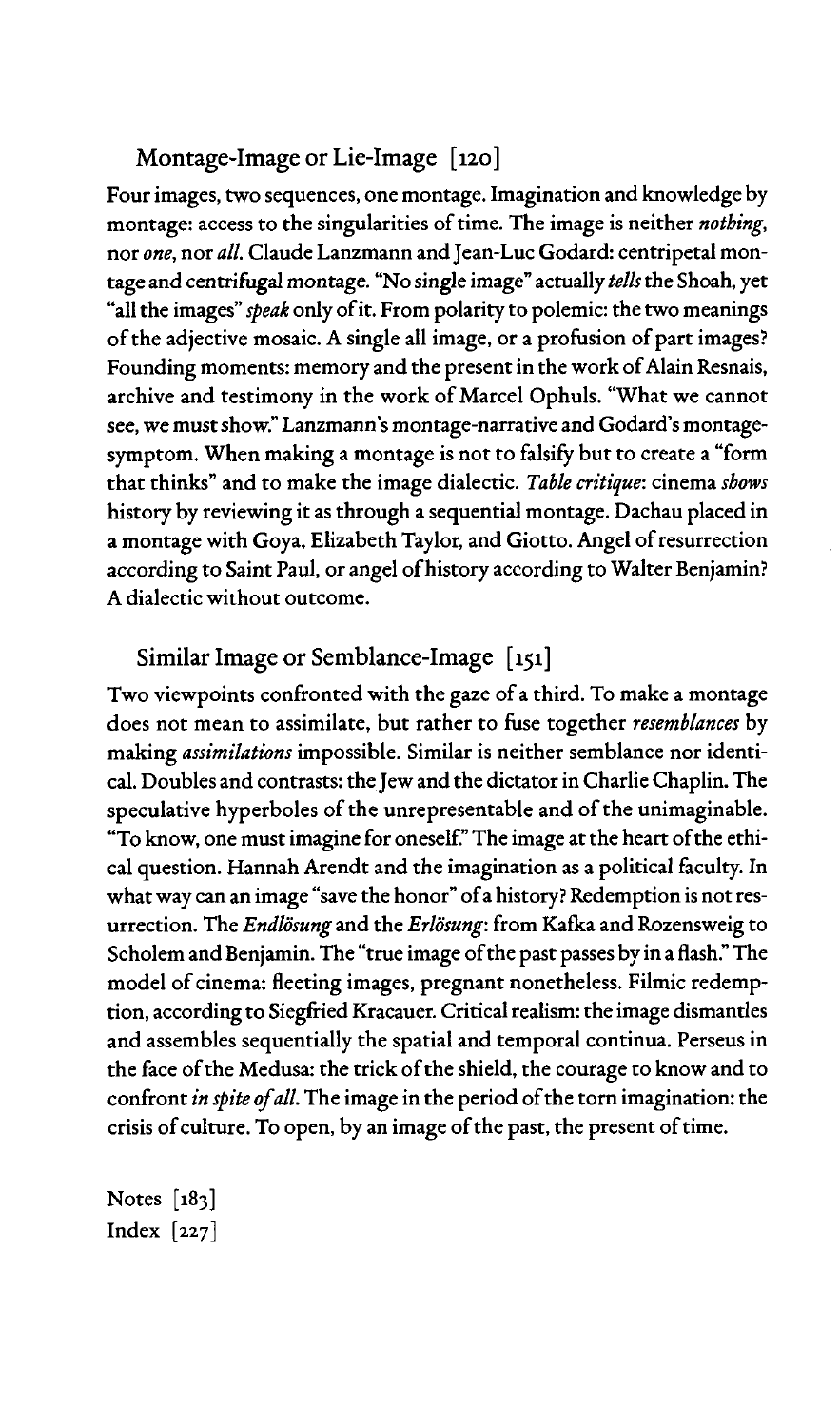# FOUR PIECES OF FILM **SNATCHED** FROM HELL

In order to know, we must *imagine* for ourselves. We must attempt to imagine the hell that Auschwitz was in the summer of 1944. Let us not invoke the unimaginable. Let us not shelter ourselves by saying that we cannot, that we could not by any means, imagine it to the very end. We *are obliged* to that oppressive imaginable. It is a

response that we must offer, as a debt to the words and images that certain prisoners snatched, for us, from the harrowing Real of their experience. So let us not invoke the unimaginable. How much harder was it for the prisoners to rip from the camps those few shreds of which now we are trustees, charged with sustaining them simply by looking at them. Those shreds are at the same time more precious and less comforting than all possible works of art, snatched as they were from a world bent on their impossibility. Thus, images in spite of all: in spite of the hell of Auschwitz, in spite of the risks taken. In return, we must contemplate them, take them on, and try to comprehend them. Images in spite of all: in spite of our own inability to look at them as they deserve; in spite of our own world, full, almost choked, with imaginary commodities.

## $\lceil$   $\rceil$

Of all the prisoners in Auschwitz, those whose possible testimony the SS wanted to eradicate at any cost were, of course, the members of the *Sonderkommando*. This was the "special squad" of prisoners who operated the mass extermination with their bare hands. The SS knew in advance that a single word from a surviving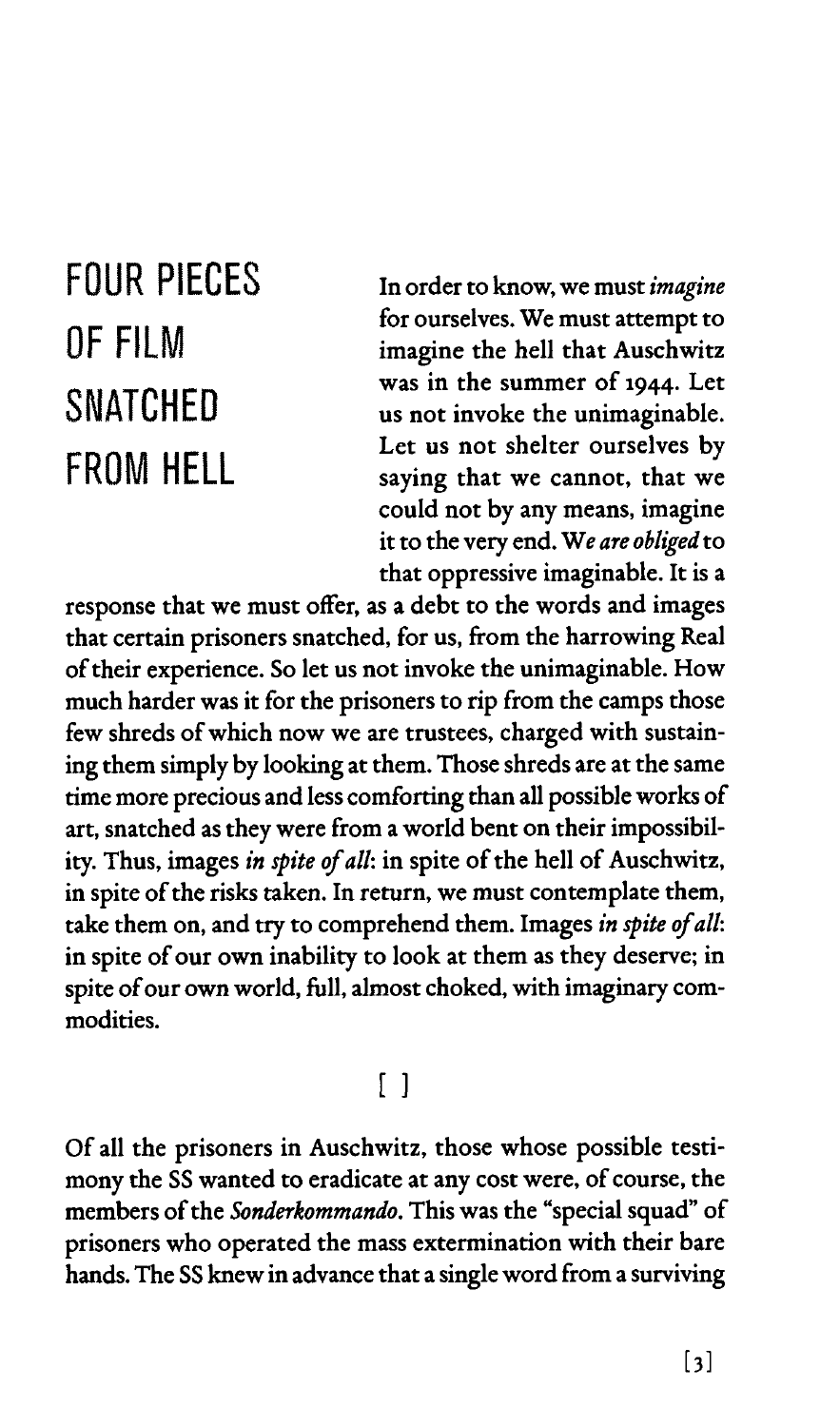member of the *Sonderkommando* would quash any denials, any subsequent cavils with respect to the massacre of the European Jews.<sup>1</sup> "Conceiving and organizing the squads was National Socialism's most demonic crime," writes Primo Levi. "One is stunned by this paroxysm of perfidy and of hate: it must be the Jews who put the Jews in the ovens; it must be shown that the Jews [...] bow to any humiliation, even to destroying themselves."2

The first *Sonderkommando* at Auschwitz was created on July 4, 1942, during the "selection" of a convoy of Slovakian Jews for the gas chamber. Twelve squads succeeded each other from that date; each was eliminated at the end of a few months, and "as its initiation, the next squad burnt the corpses of its predecessors."3 Part of the horror for these men was that their entire existence, including the ineluctable gassing of the squad, was to be kept in absolute secrecy. The members of the *Sonderkommando* could therefore have no contact whatsoever with the other prisoners, and even less with whatever "outside world" there was, not even with the "noninitiated" SS, those who were ignorant of the exact functioning of the gas chambers and the crematoria.<sup>4</sup> When sick, these prisoners, kept in solitary confinement, were denied admission to the camp hospital. They were held in total subservience and mindlessness they were not denied alcohol— in their work at the crematoria.

What exactly was their work? It must be repeated: to handle the death of their fellows by the thousands. To witness all the last moments. To be forced to lie to the very end. (A member of the Sonderkommando who had attempted to warn the victims of their fate was thrown alive into the crematorium fire, and his fellows were forced to attend the execution).<sup>5</sup> To recognize one's own and to say nothing. To watch men, women, and children enter the gas chamber. To listen to the cries, the banging, the death throes. To wait. Then, to receive all at once the "indescribable human heap" — a "column of basalt" made of human flesh, of their flesh, our own flesh— that collapsed when the doors were opened. To drag the bodies one by one, to undress them (until the Nazis thought of the changing room). To hose away all of the accumulated blood, body fluids, and pus. To extract gold teeth for the spoils of the *Reich*. To put the bodies in the furnaces of the cre-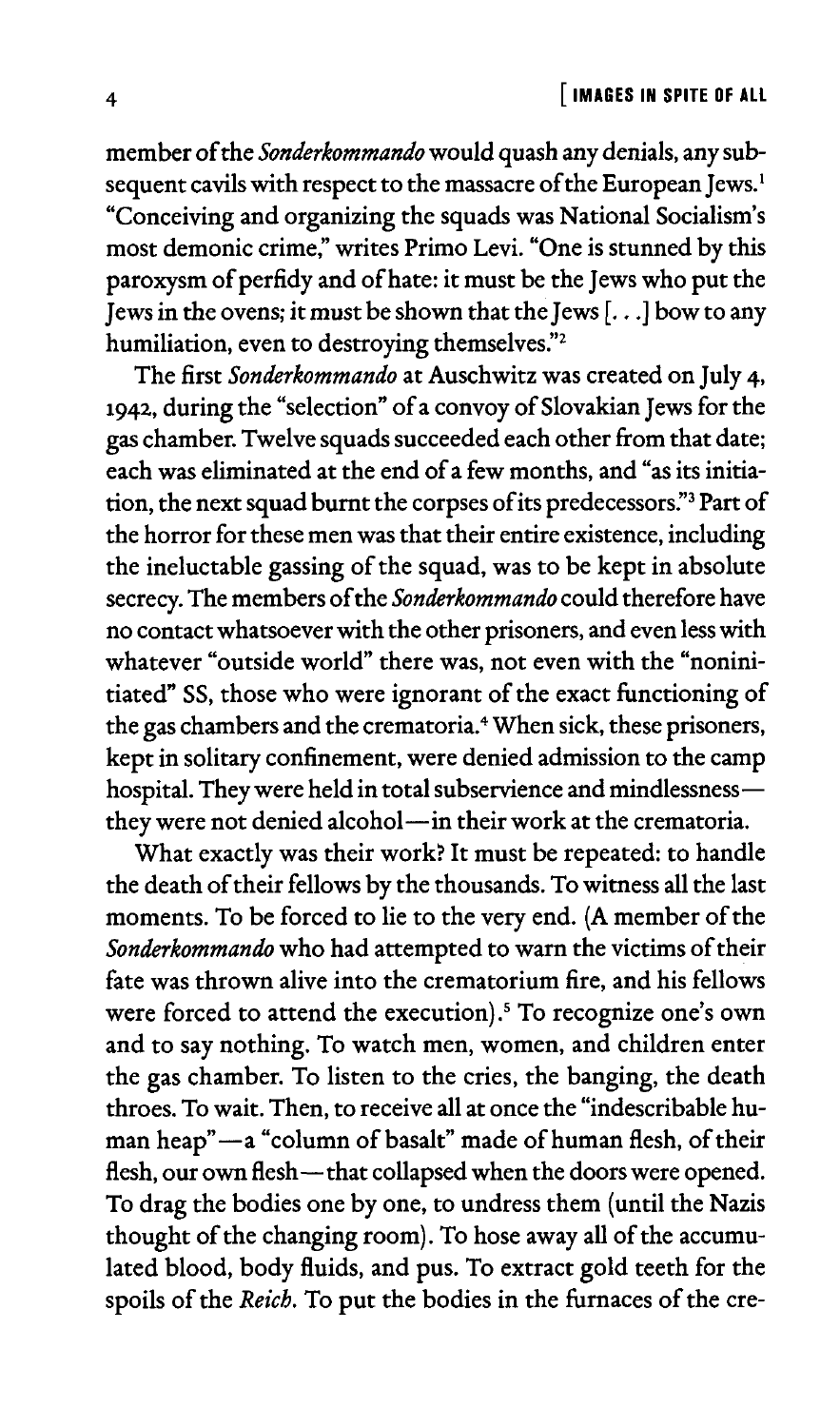matoria. To maintain this inhuman routine. To feed coal to the fires. To extract the human ashes from that "formless, incandescent and whitish matter which flowed in rivulets [and] took on a grayish tint when it cooled." To grind the bones, the final resistance of the wretched bodies to their industrial destruction. To pile it all up, to throw it into a neighboring river or use it as fill for the road being constructed near the camp. To walk on 150 square meters of human hair, which fifteen prisoners are busy carding on large tables. To occasionally repaint the changing room; to erect hedges— for camouflage; to dig supplementary incineration pits for exceptional gassings. To clean, to repair the giant ovens of the crematoria. To start over each day, constantly threatened by the SS. To survive in this manner for an indeterminate time, drunk, working day and night, "running like the possessed in order to finish more quickly."6

"They had no human figure. They were ravaged, mad faces," said the prisoners who were able to see them.7 They survived, however, for the time left to them, in the ignominy of the job. To a prisoner who asked him how he could stand work of that kind, a member of the squad replied: "Of course, I could throw myself onto the electrical wires, like so many of my friends, but I want to live  $[\ldots]$ . In our work, if you don't go mad the first day, you get used to it."8 In a manner of speaking. Yet some who thought themselves "used to it" simply threw themselves into the fire.

If this kind of survival surpasses any moral judgment (as Primo Levi wrote)<sup>9</sup> or any tragic conflict (as Giorgio Agamben commented),10 then what could the verb *to resist* mean in such constraints? To revolt? That was a dignified way of committing suicide, of anticipating a promised elimination. At the end of 1942, a first projected rebellion failed. Then, in the great mutiny of October 1944—when, at least, crematorium IV was set ablaze and destroyed—not one of the 450 members implicated survived, of whom "only" 300 were due to be gassed soon in any case.<sup>11</sup>

At the core of this fundamental despair, the "impulse to resist" probably abandoned them, condemned as they were to die, leaving them to concentrate rather on *signals to be emitted* beyond the borders of the camp: "We, the prisoners of the *Sonderkommando*,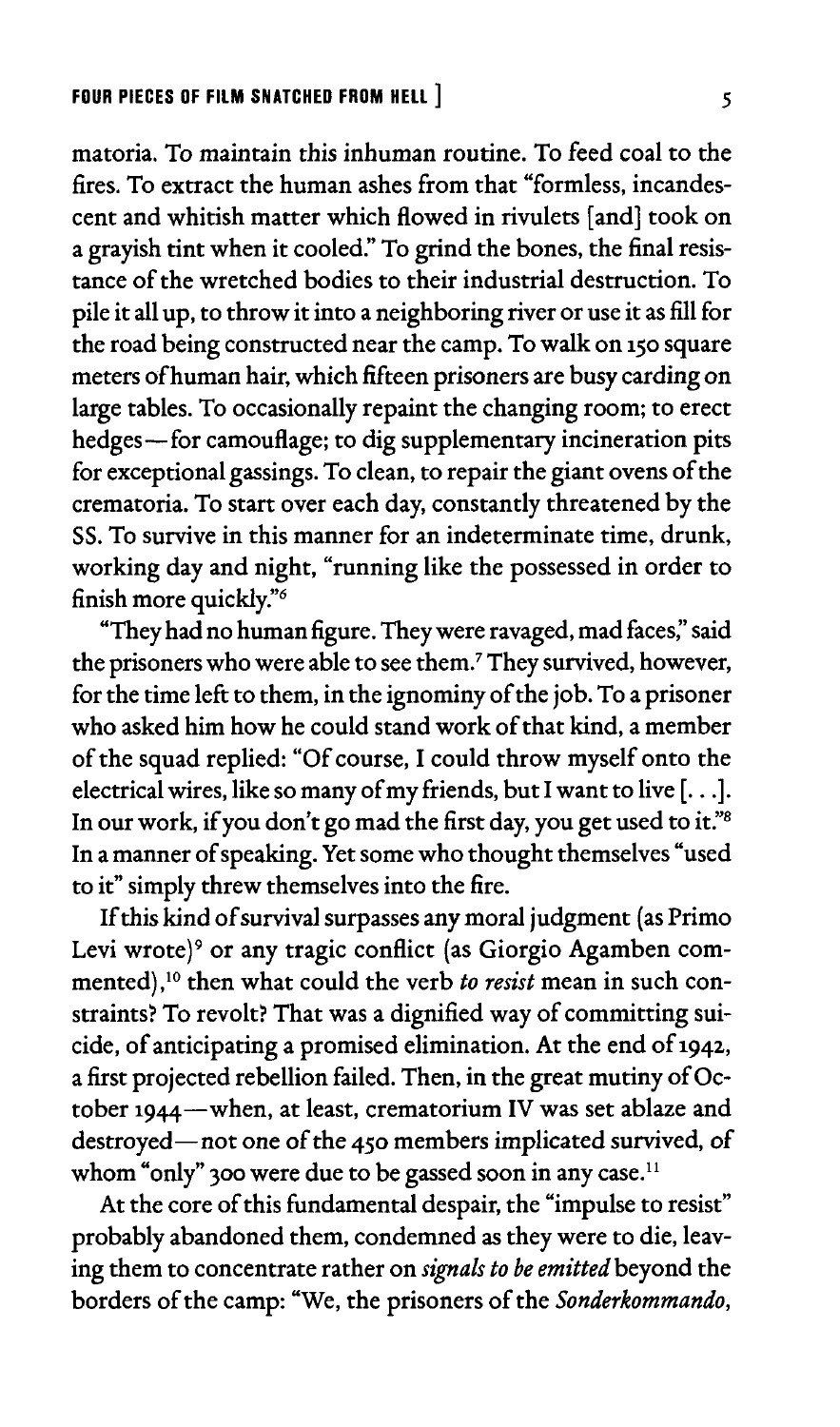kept thinking about how we might make known to the world the details of the gruesome crimes which were perpetuated here."<sup>12</sup> So in April 1944, Filip Müller patiently gathered some documents—a plan of crematoria IV and V, a note on their operation, a list of the Nazis on duty as well as a Zyklon B label— and passed them along to two prisoners who were attempting escape.13 Such an attempt, as all of the *Sonderkommando* knew, was hopeless. This is why they sometimes confided their testimonies to the earth. Digs undertaken around the borders of the Auschwitz crematoria have since brought to light— often long after the Liberation— the devastating, barely legible writings of these slaves of death.<sup>14</sup> Bottles cast *into the earth,* as it were, except that the writers did not always have bottles in which to preserve their message. At best, a tin bowl.<sup>15</sup>

These writings are haunted by two complementary constraints. First, there is the ineluctable obliteration of the witness himself: "The SS often tell us that they won't let a single witness survive." But then there was the fear that the testimony itself would be obliterated, even if it were transmitted to the outside; for did it not risk being incomprehensible, being considered senseless, unimaginable? "What exactly happened," as Zalmen Lewental confided to the scrap of paper that he was preparing to bury in the ground, "no other human being can imagine."16

 $\lceil$   $\rceil$ 

It is in the fold between these two impossibilities— the imminent obliteration of the witness, the certain unrepresentability of the testimony— that the photographic image suddenly appeared. One summer day in 1944, the members o f the *Sonderkommando* felt the perilous need to snatch some photographs from their infernal work that would bear witness to the specific horror and extent of the massacre. The need to snatch some photographs from the *real.* Moreover, since an image is made to be looked at by others, to snatch from human thought in general, thought from "outside," something *imaginable* that no one until then had even conceived as possible— and this is already saying a lot, since the whole thing was planned before being put into practice.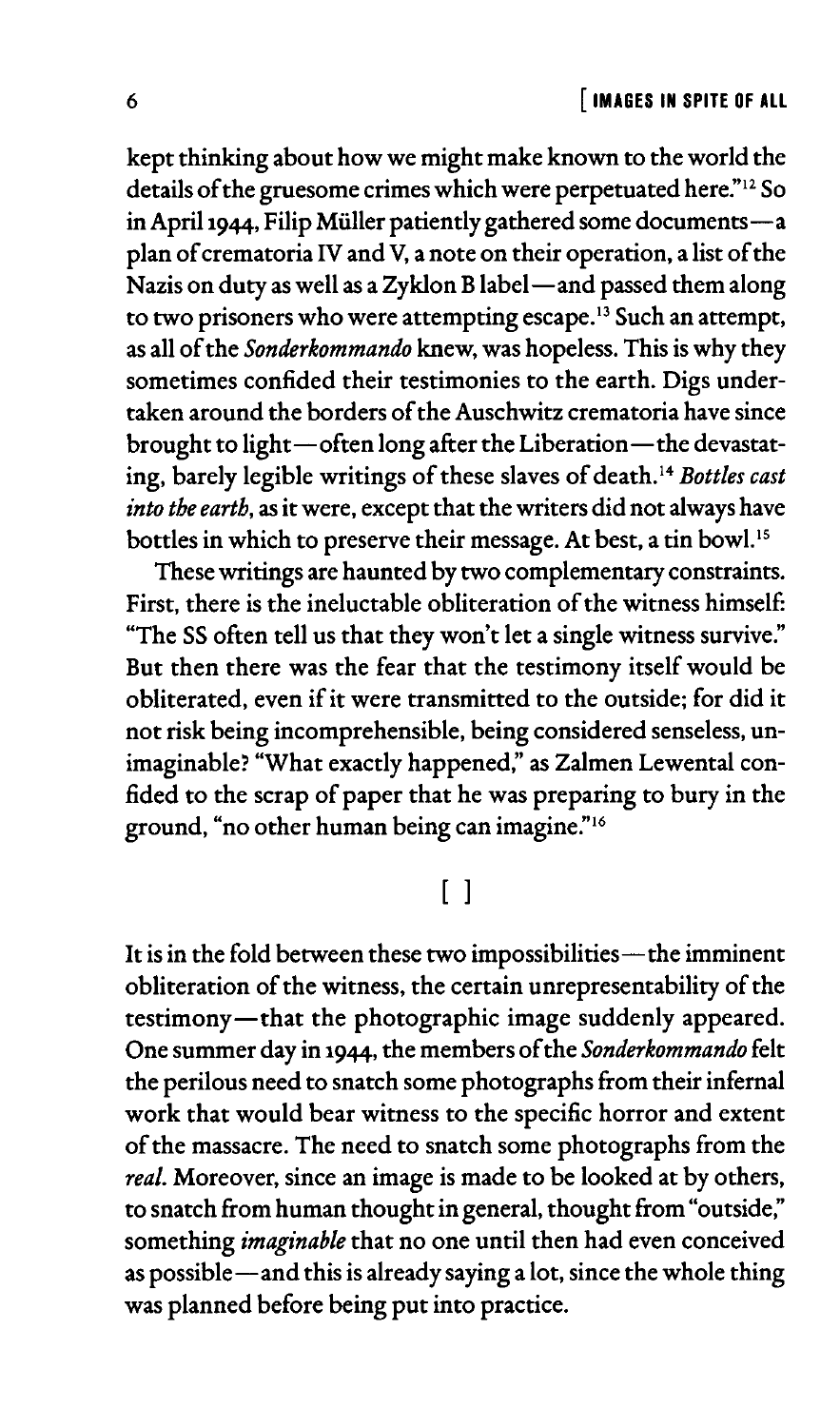#### FOUR PIECES OF FILM SNATCHED FROM HELL  $\rceil$

It is troubling that a desire to *snatch an image* should materialize at the most indescribable moment, as it is often characterized, of the massacre of the Jews: the moment when those who assisted, stupefied, had room left for neither thought nor imagination. Time, space, gaze, thought, pathos— everything was obfuscated by the machinelike enormity of the violence produced. In the summer of 1944 came the "tidal wave" of Hungarian Jews: 435,000 of them were deported to Auschwitz between May 15 and July 8.<sup>17</sup> Jean-Claude Pressac (whose scientific scrupulousness generally avoids any adjectives or any empathetic phrases) wrote that this was the "most demented episode of Birkenau," carried out essentially in crematoria II, III, and V.18 In a single day, 24,000 Hungarian Jews were exterminated. Toward the end of the summer, there was a shortage of Zyklon B. So "the unfit from the convoys [i.e., the victims selected for immediate death] were cast directly into the burning pits of crematorium V and of bunker  $z$ ,"<sup>19</sup> in other words, burned alive. As for the gypsies, they began to be gassed en masse from August 1.

As usual, the members of the *Sonderkommando* posted at the crematoria had to prepare the entire infrastructure of this nightmare. Filip Müller remembers how they proceeded to "overhaul the crematoria":

Cracks in the brickwork of the ovens were filled with a special fireproof clay paste; the cast-iron doors were painted black and the door hinges oiled [...]. New grates were fitted in the generators, while the six chimneys underwent a thorough inspection and repair, as did the electric fans. The walls of the four changing rooms and the eight gas chambers were given a fresh coat of paint. Quite obviously all these efforts were intended to put the places of extermination into peak condition to guarantee smooth and continuous operation."20

Above all, on the orders *oíHauptscharfübrer* Otto Moll— a particularly feared and hated SS officer who had taken personal charge of the liquidation of the *Sonderkommando* from 1942 on<sup>21</sup>-five incineration pits were to be dug in the open air, behind crematorium V. Filip Müller has described in detail the technical experi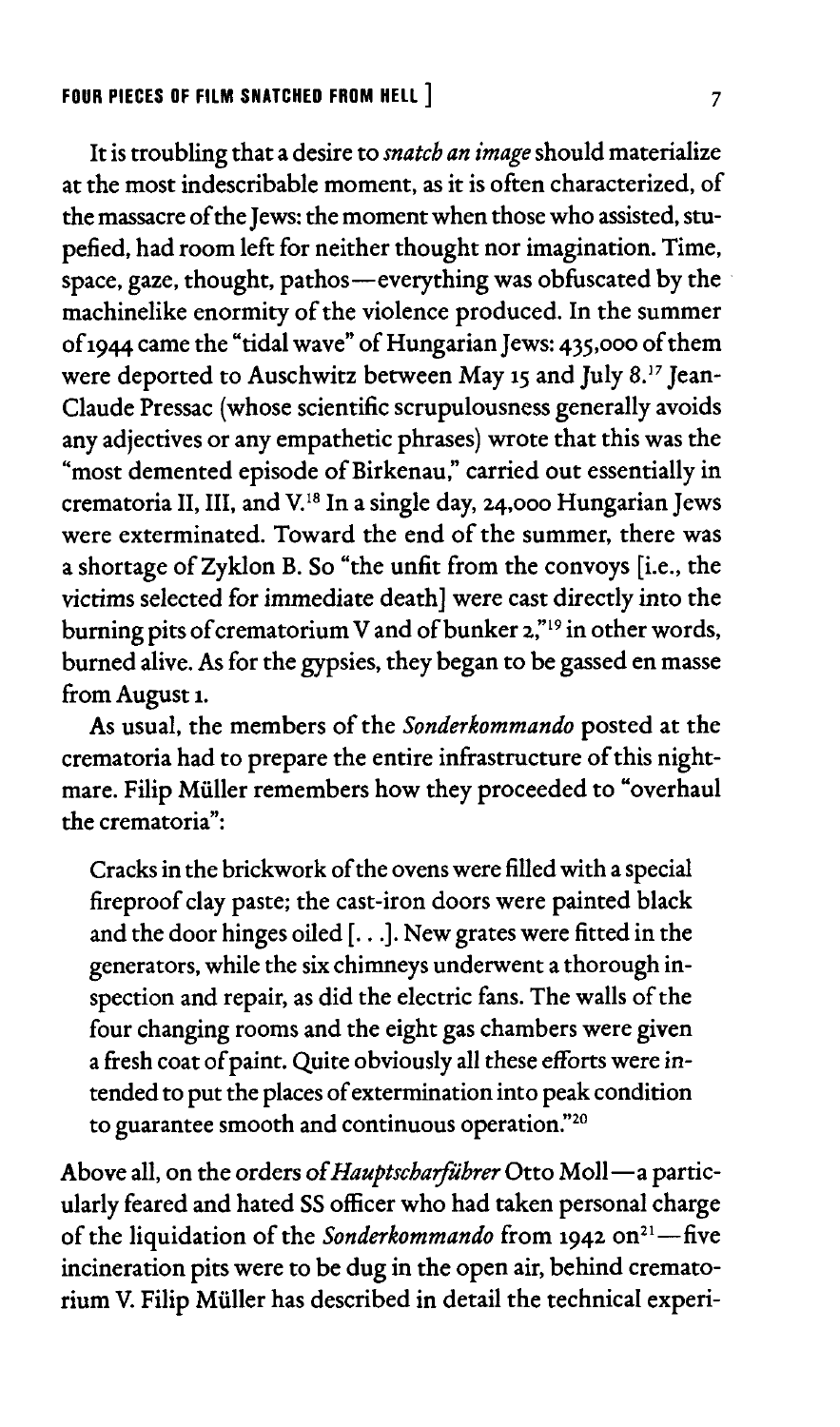mentation and the management of the site led by Moll: from the conception of gutters to collect the fat, to the concrete slab on which the "workers" would have to pulverize the bones mixed with the human ashes;<sup>22</sup> to the elevated hedgerows forming a screen to make all of this invisible from the exterior (fig.  $1$ ). It is significant that, apart from far-off aerial views, *not one single view* exists of crematorium V—situated in a copse of birch trees, from which Birkenau gets its name— that is not obscured by some plant barrier<sup>23</sup> (fig. 2).

To snatch an image from that hell? It seemed doubly impossible. It was impossible by default, since the detail of the installations was concealed, sometimes underground. But also, outside of their work under the strict control of the SS, members of the *Sonderkommanio* were carefully confined in a "subterranean and isolated cell."<sup>24</sup> It was impossible by excess, since the vision of this monstrous, complex chain seemed to exceed any attempt to document it. Filip Muller wrote that "in comparison with what [Otto Moll] had imagined and what he had begun to undertake, Dante's Hell was only child's play":25

As it began to grow light, the fire was lit in two of the pits in which about 2,500 dead bodies lay piled one on top of the other. Two hours later all that could be discerned in the white-hot flames were countless charred and scorched shapes [...]. While in the crematorium ovens, once the corpses were thoroughly alight, it was possible to maintain a lasting red heat with the help of fans, in the pits the fire would burn as long as the air could circulate freely in between the bodies. As the heap of bodies settled, no air was able to get in from outside. This meant that we stokers had constantly to pour oil or wood alcohol on the burning corpses, in addition to human fat, large quantities of which had collected and was boiling in the two collecting pans on either side of the pit. The sizzling fat was scooped out with buckets on a long curved rod and poured all over the pit causing flames to leap up amid much crackling and hissing. Dense smoke and fumes rose incessantly. The air reeked of oil, fat, benzole and burnt flesh.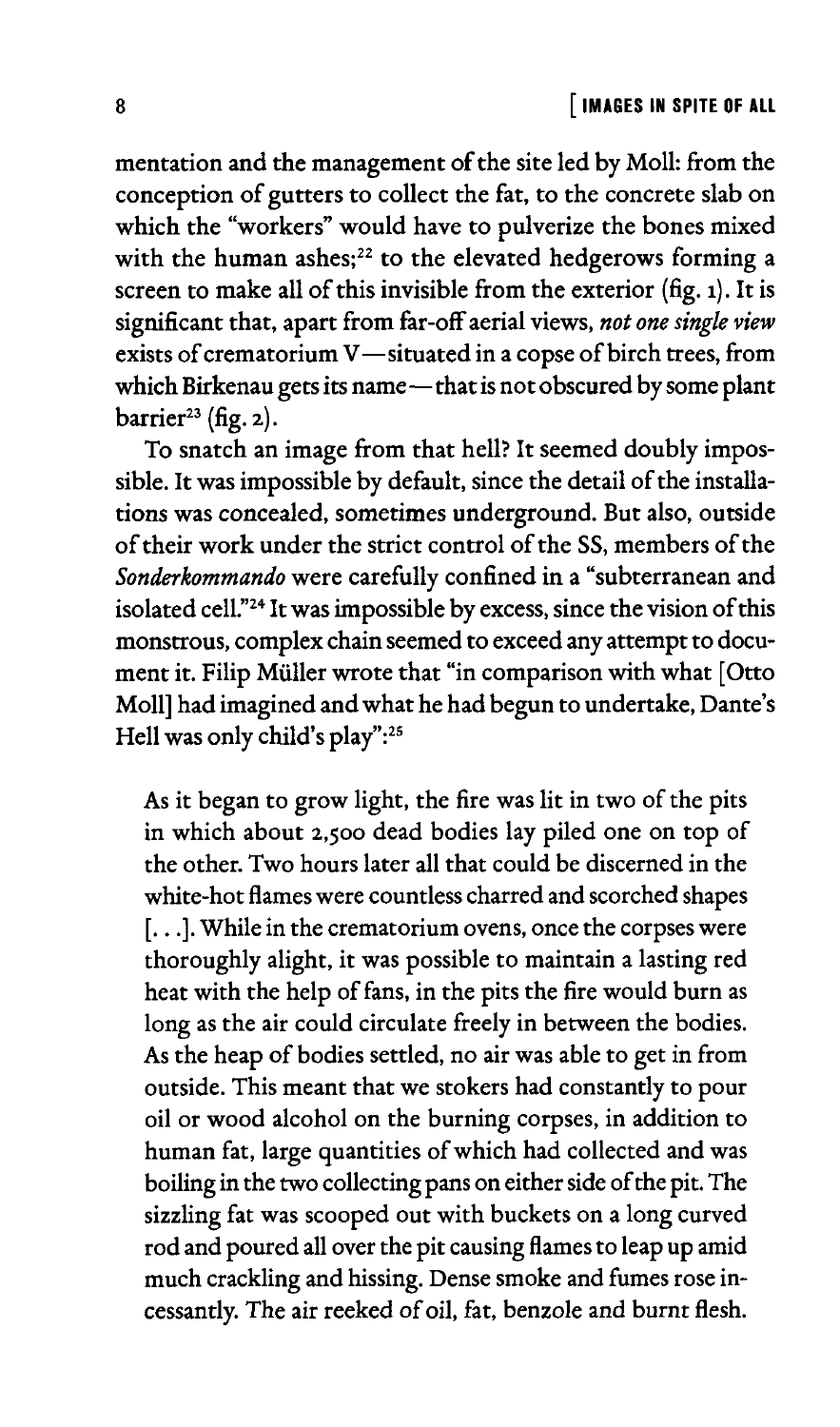During the day-shift there were, on average, 140 prisoners working in and round crematoria IV and V. Some twenty-five bearers were employed in clearing the gas chamber and removing the corpses to the pits [...].

The SS guards on their watch-towers beyond the barbed wire which encircled the area around the pits [...] were badly upset by the ghoulish spectacle [...]. Under the ever-increasing heat a few of the dead began to stir, writhing as though with some unbearable pain, arms and legs straining in slow motion, and even their bodies straightening up a little [...]. Eventually the fire became so fierce that the corpses were enveloped by flames. Blisters which had formed on their skin burst one by one. Almost every corpse was covered with black scorch marks and glistened as if it had been greased. The searing heat had burst open their bellies: there was the violent hissing and sputtering offrying in great heat [...]. The process of incineration took five to six hours. What was left barely filled a third of the pit. The shiny whitish-gray surface was strewn with countless skulls [...]. As soon as the ashes had cooled down a little, wooden metal-covered boards were thrown into the pit. Prisoners of the ash team climbed down and began to shovel out the still hot ashes. Although their mittens and berets gave them some make-shift protection, hot ashes kept blowing down on them, especially when it was windy, causing severe facial burns and eye injuries, sometimes even blindness, so that after a short time they were issued with protective goggles.

Once the pits had been emptied and the ashes taken to the ash depot, they were piled up in man-high heaps.<sup>26</sup>

## **[ ]**

To snatch an image from that, in spite of that? Yes. Whatever the cost, form had to be given to this unimaginable reality. The possibilities for escape or of revolt were so limited at Auschwitz that the mere *sending of an image* or of information-a plan, numbers, names -- was of the utmost urgency, one of the last gestures of hu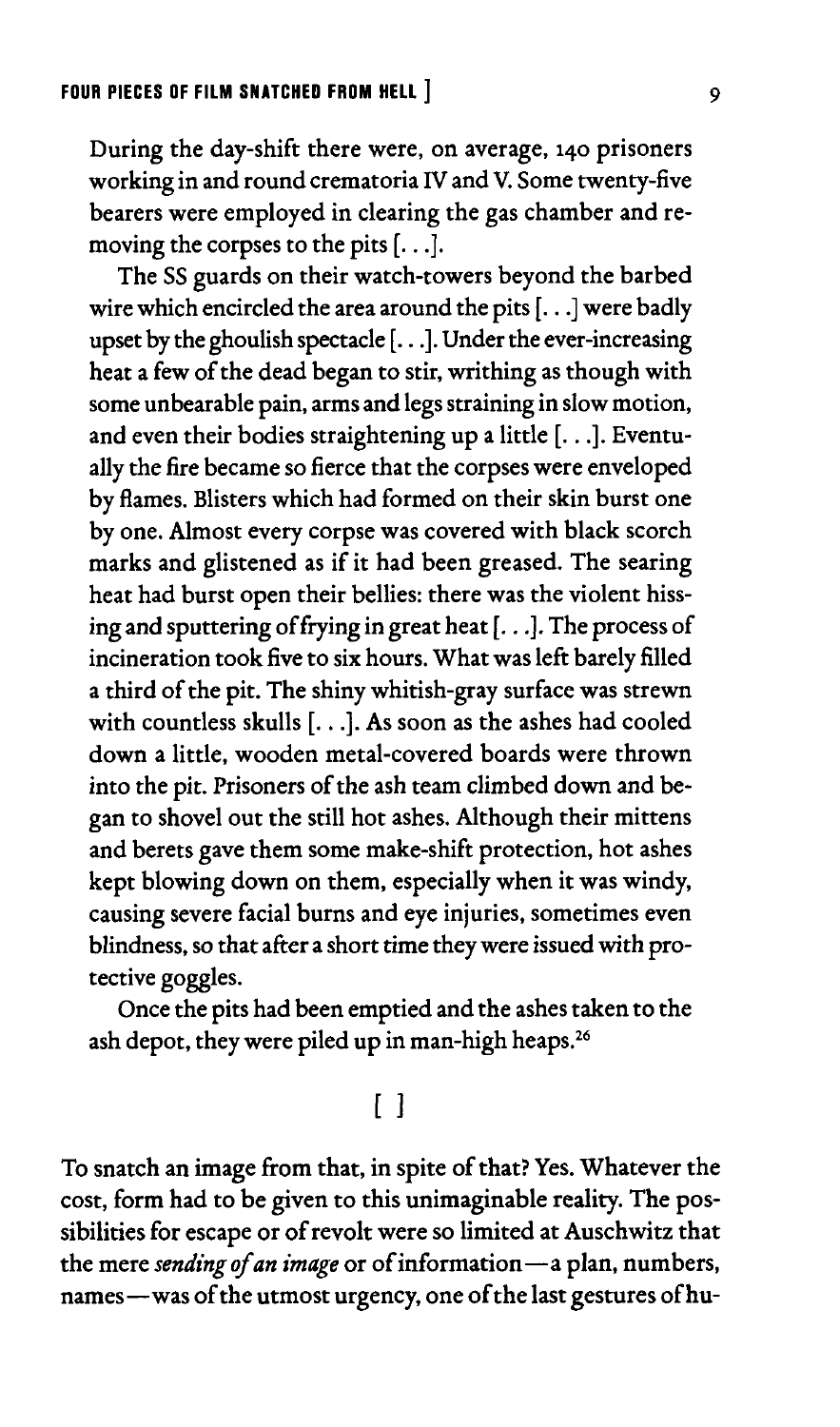manity. Some prisoners had managed to listen to the BBC in the offices they were cleaning. Others managed to send calls for help. "The isolation of the outside world was part of the psychological pressure exercised on the prisoners," wrote Hermann Langbein. "Among the efforts to defend oneself from the psychic terrorism, there were obviously those that sought to break the isolation. For the morale of the prisoners, this last factor increased in importance year by year as the military situation unfolded."<sup>27</sup> On their side, the leaders of the Polish Resistance were in 1944 demanding photographs. According to a witness's account collected by Langbein, a civilian worker managed to smuggle in a camera and



Figure 1. Anonymous (German). Hedge for camouflage at crematorium V of Auschwitz, 1943-1944. Oswiecim, Auschwitz-Birkenau State Museum (negative no. 860).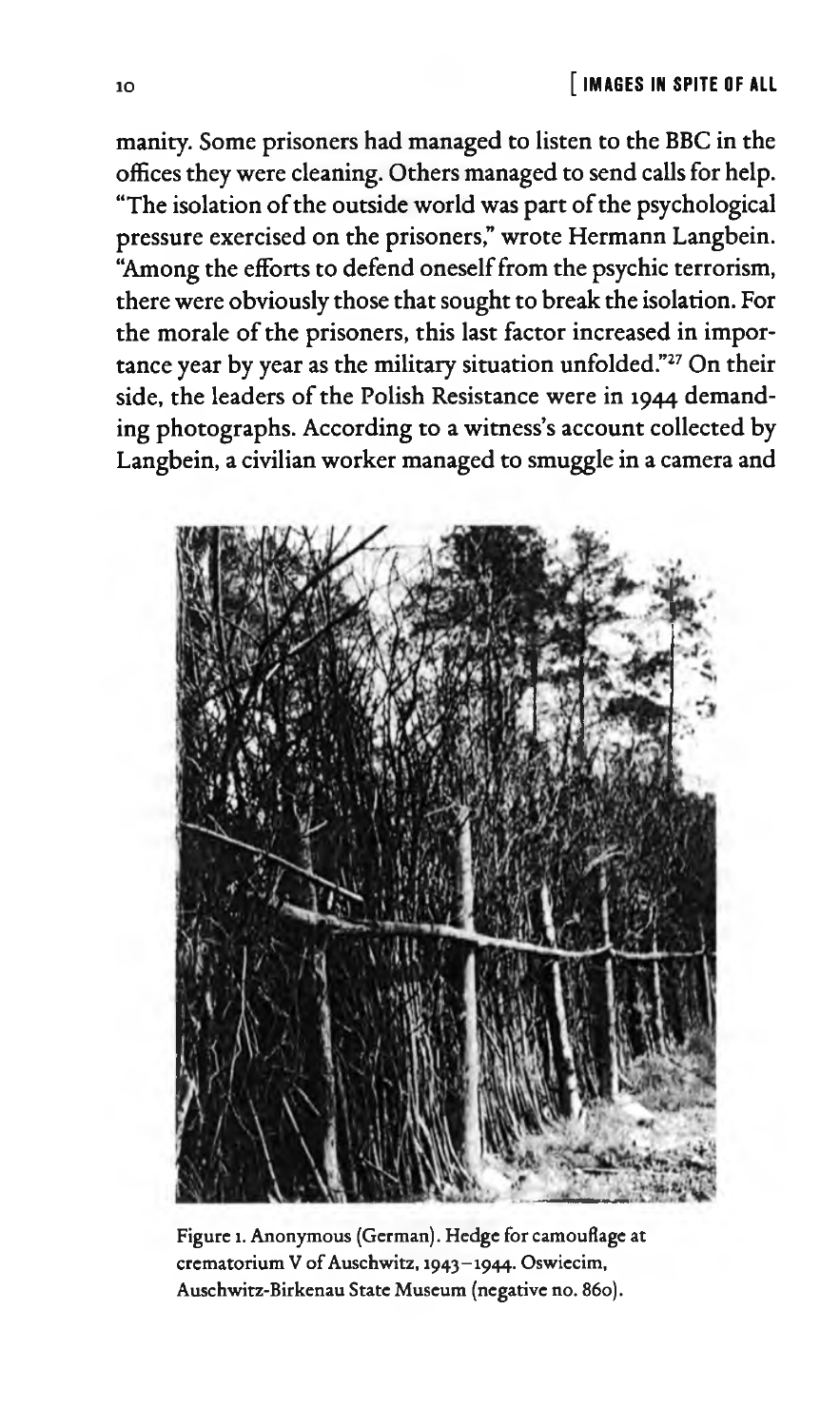#### FOUR PIECES OF FILM SNATCHED FROM HELL  $\mathbf l$  is a limit of the state  $\mathbf u$

get it into the hands of the members of the *Sonderkommando*.<sup>28</sup> The camera probably contained only a small piece of blank film.

For the shooting, a collective lookout had to be organized. The roof of crematorium V was deliberately damaged so that certain squad members were sent by the SS to repair it. From up there, David Szmulewski could be on watch: he observed those— notably the guards in nearby observation posts—who were charged with overseeing the work of the *Sonderkommando.* Hidden at the bottom of a bucket, the camera got into the hands of a Greek Jew called Alex, still unidentified today, for we do not know his family name. He was positioned on the lower level, in front of the incineration pits, where he was supposed to work with the other members of the squad.

The terrible paradox of this *darkroom* was that in order to remove the camera from the bucket, adjust the viewfinder, bring it close to his face, and take a first sequence of images (figs.  $3-4$ ),



Figure 2. Anonymous (German). Crematorium V of Auschwitz, 1943-1944. Oswiecim, Auschwitz-Birkenau State Museum (negative no. 20995/508).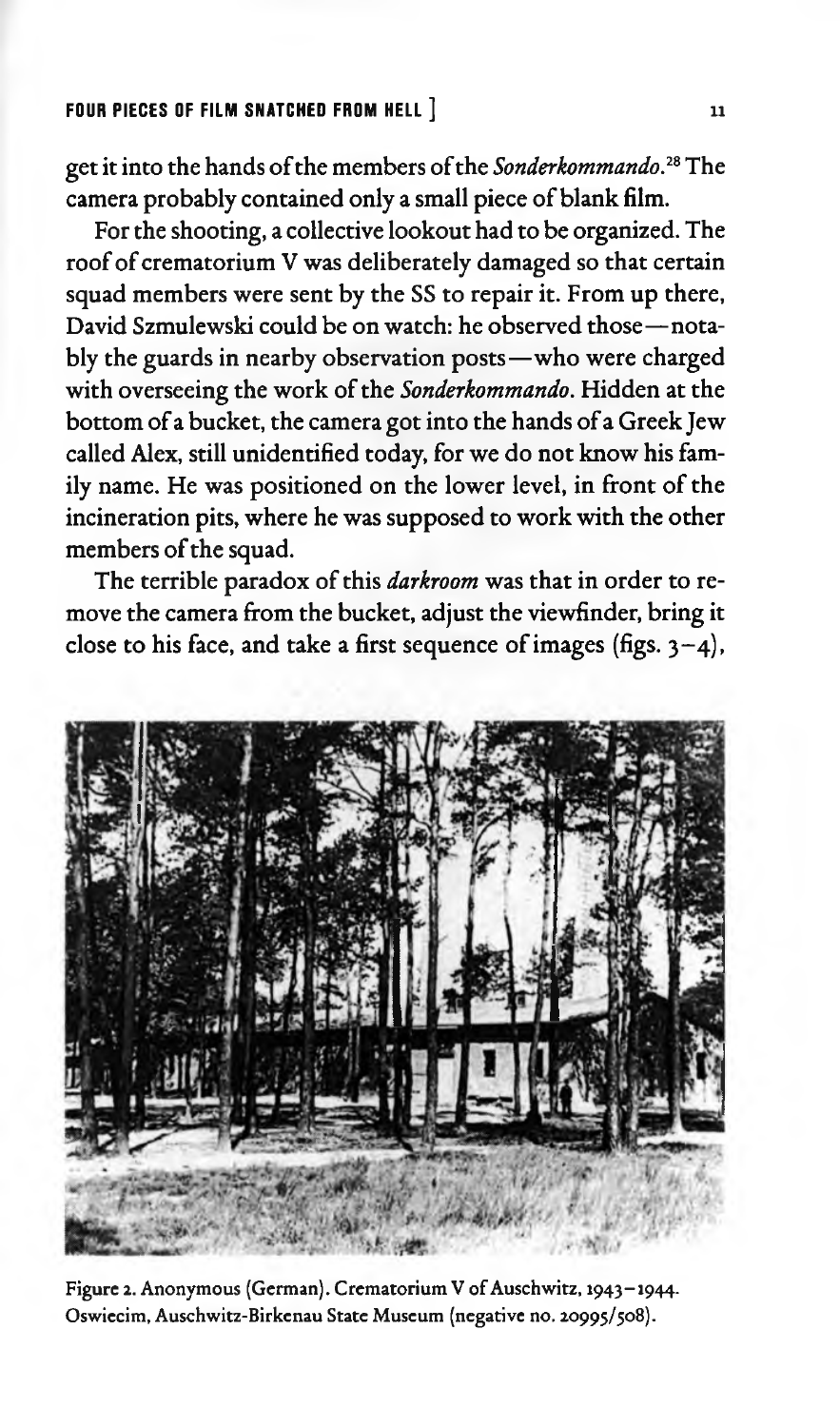the photographer had to hide in the gas chamber, itself barely emptied—perhaps incompletely—of victims. He steps back into the dark space. The slant and the darkness in which he stands protect him. Emboldened, he changes direction and advances:



Figures 3-4. Anonymous (member of the *Sonderkommando* of Auschwitz). Cremation of gassed bodies in the open-air incineration pits in front of the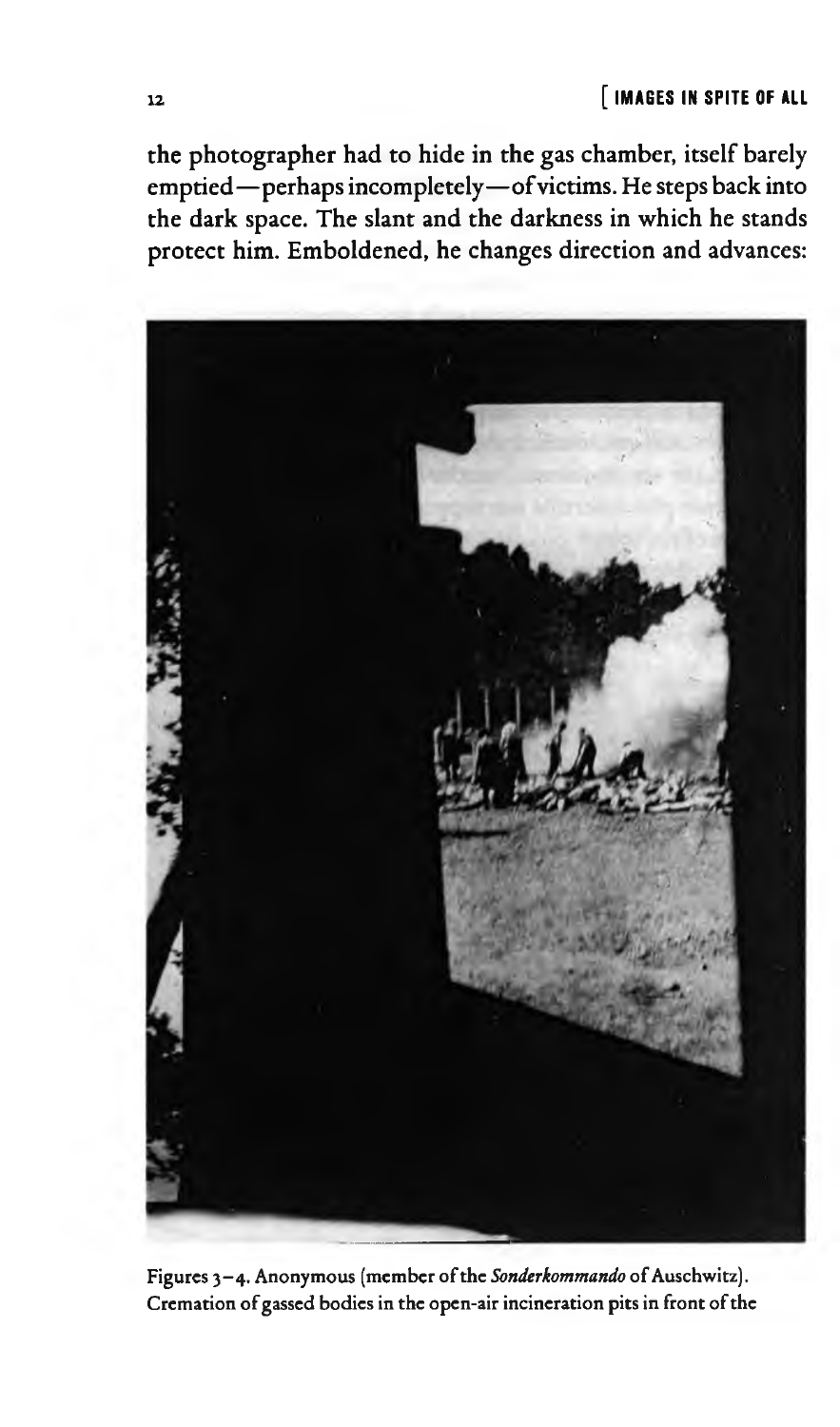the second view is a little more frontal and slightly closer. So it is more hazardous. But also, paradoxically, it is more posed: it is sharper. It is as though fear had disappeared for an instant in the face of necessity, the business of snatching an image. And we see



gas chamber of crematorium V of Auschwitz, August 1944. Oswiecim, Auschwitz-Birkenau State Museum (negative nos. 277-278).